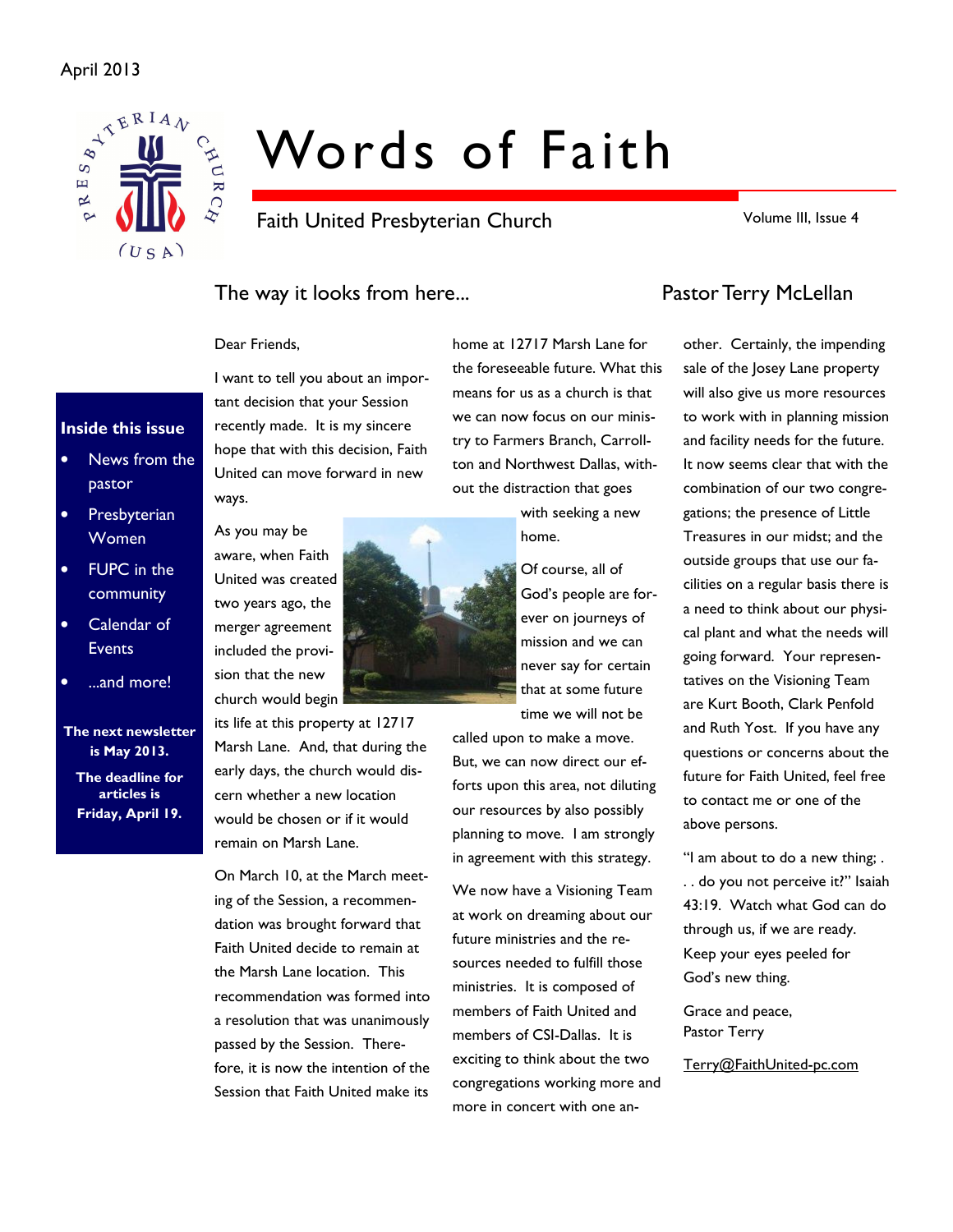# Presbyterian Women Jeanne Sawyer

All women of the church are invited to attend our annual Birthday Celebration. This year we will have a Birthday Brunch, hosted by the Tuesday Morning Circle. We will gather in fellowship hall at 10:30 a.m. on Saturday, May 18. In addition to

good food and fellowship, the day will include election of officers for the coming year and collection of the Presbyterian Women's Birthday Offering.

# Bear One Another's Burdens Nancy Smith

In Galatians 6 Paul tells us to "carry each other's burdens, and in this way you will fulfill the law of Christ." At Faith United our Stephen Ministers have been trained and organized to do just that. They provide one-to-

March came in like a lion and went out like one too. Easter has come and gone. Now we are looking forward to warmer days of spring and summer.

Thank you for submitting articles to the newsletter. No matter how big or small the event, send the information so that it can be included in the next issue of Words of Faith. You may

### Reception to honor David Pierce **Example 20 Dottie Cogar**

The congregation and guests are invited to a Special Reception to honor David for 20 years of beautiful music and dedicated service to our church. The reception will be in the Narthex immediately following worship on Sunday, April 7.

one care, prayer, and support to those who are going through a difficult time. If you would like more information on our Stephen Ministry, please call Lisa Laclede at 972-418-1464 or Nancy Smith at 972-418-0537.

May 2013.

Deadline for articles,

Friday, 4/19/13.

Contact church office

or Brenda Swindle via

email to submit

articles.

# From the editor **Example 2018** Section 2.1 The Brenda Swindle **Next newsletter is**

submit articles in writing to the church office or via email to

#### Brenda@FaithUnited-pc.com

The next issue will be May 2013. The deadline for articles is Friday, 4/19. Please do not hesitate to contact the church office if you or your group has information to share.

The Tuesday & Thursday Morning Circles both meet at FUPC.

Thursday Morning Circle-will meet at 9:30 a.m. on April 11.

Thursday Evening Circle-will meet at 7:00 p.m. on April 18 at the home of Nadine Moser.

The PW coordinating team will meet at 7:00 p.m. on Tuesday, April 2.







the fellowship.

meet at 10:30 a.m. on April 9. Ila Post and Kathie Heffler will serve as hostesses and Nancy Bond will lead the Bible study.

The Starboard Stitchers will meet on Tuesday, April 2, at 1:00 p.m., continuing their stuffed animal project for the clinic at North Dallas Shared Ministries. Come to stitch or stuff and enjoy

Tuesday Morning Circle-will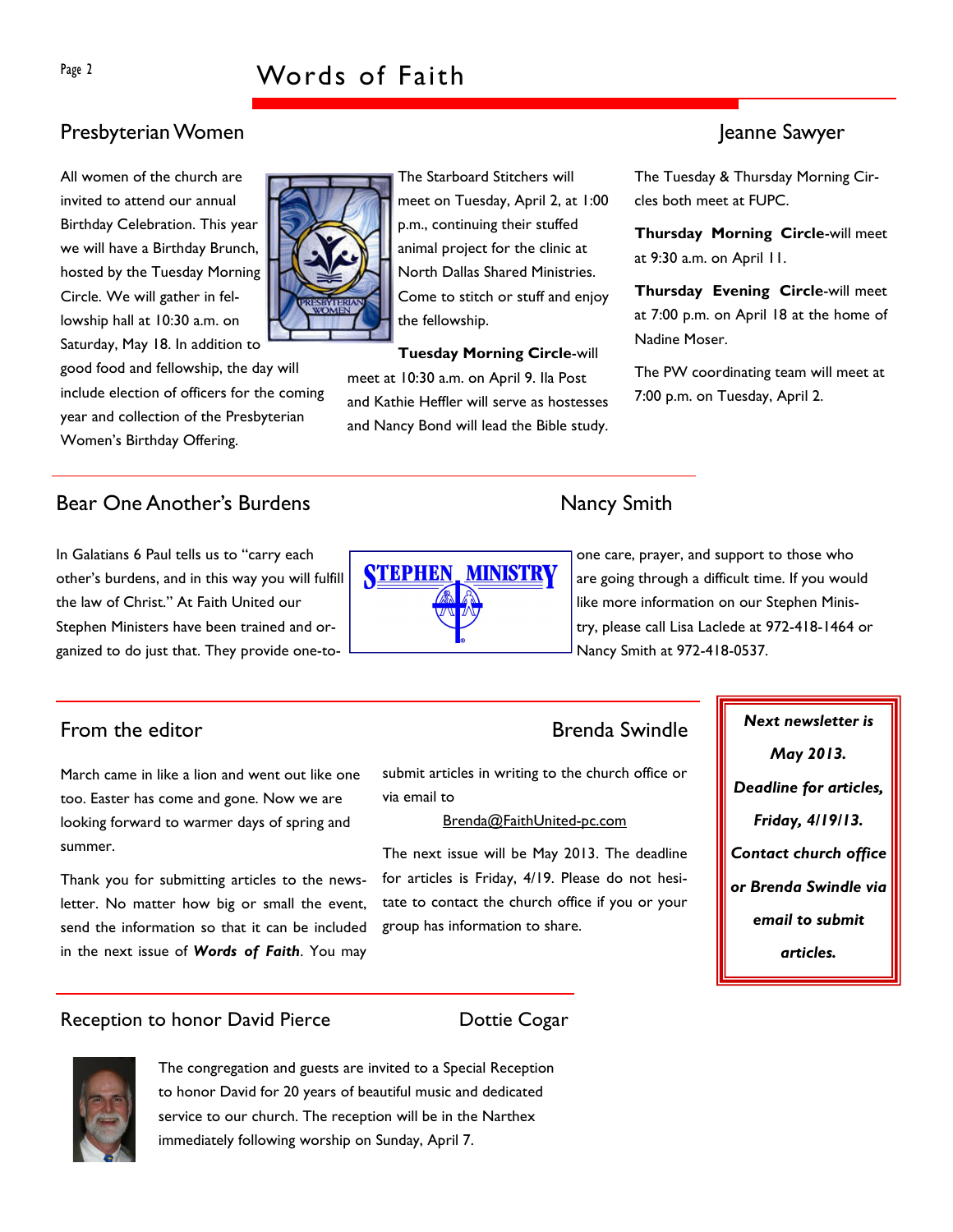# Sunday School and Susie Wing



Proverbs 22:6 Train up a child in the way he should go; even when he is old he will not depart from it.

Our mission is to spread the word of God. SUNDAY SCHOOL One simple way to accomplish this task is by teaching our children. Faith United has an

inspirational program in place designed to introduce children to the love God has for us and to some of the wonderful stories and parables of the Bible.

Katie Miller and Jan Cole have volunteered their time and talents, for the past three years, teaching Sunday School to our children. Angela Penfold has also devoted her time and talent the past year. Volunteers are desperately needed to keep this program running smoothly and to allow for the rotation of teachers, so all teachers will have an opportunity to attend

church services. Please look into your heart to find ways you might help Faith United Presbyterian Church grow in this essential ministry and to attract young families to our loving church community.

Katie is conducting a teacher training session in May designed to equip volunteers to teach the lessons of the program. There will be a class for 3-5 year olds and another for ages 6-8. Together, we can make this program successful without placing too much responsibility on volunteers. After giving this matter prayerful consideration, I feel certain the loving men and women of this congregation will feel compelled to take this opportunity to serve. Please contact Jan Cole, Katie Miller, Angela Penfold, Nancy Smith or myself, Susie Wing to inquire about the possibilities to serve in this capacity.

Blessings and Peace, Susie Wing

# PCHAS High School Seniors **Ann Walden**

When Itasca was here for the PW Retreat, Chad Patterson, director of the campus, planted a seed and I wanted to run it by the congregation. Itasca doesn't have any seniors but Waxahachie has several this year and for those going on to a Texas college, it would be wonderful if we could help them with a lap top computer. I have asked for names and colleges but the response is forth coming. I am writing to ask if anyone has connections where we could get a large enough discount to make this possible. Another church might help us if we can pull this off. Just planting some "Sr. seeds" to see what kind of soil is out there.





# Session & Such

The Session has a Called Meeting

once a month for the purpose of meeting and receiving prospective new members.

This month's Called Meeting is scheduled for Sunday, April 14 at 10:15 a.m. They meet in the Library/Resource Room across from the coffee/fellowship area.

The next stated session meeting is scheduled for Sunday, April 14 after worship.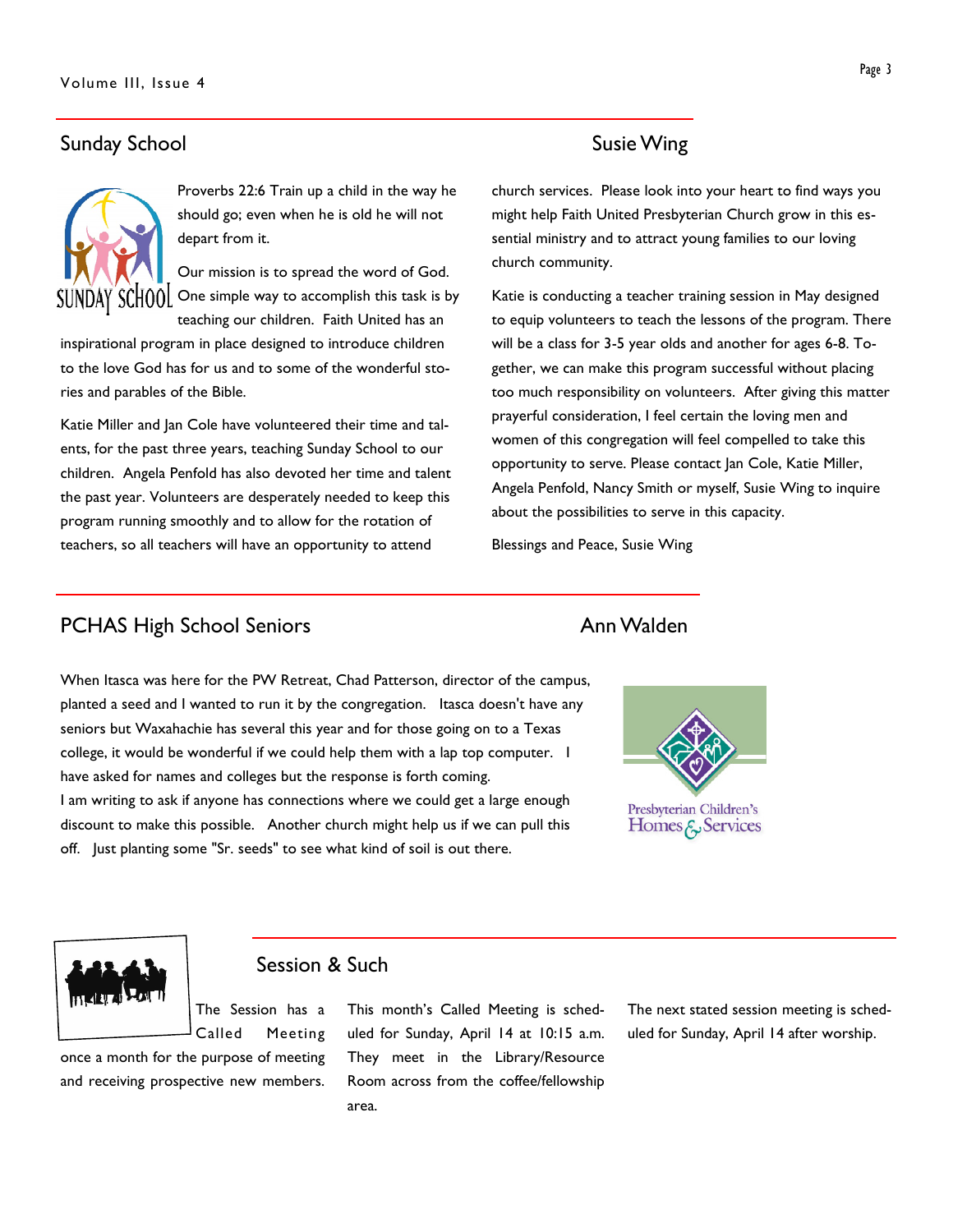# Notes & News from the Pews



### Just a quick note!

Ken and Emroy Quevreaux are now sharing a room in Prestonwood Rehab, 2460 Marsh Lane, Plano, 75093. They are in room 605 and their phone number is 469-574-2423. They are

definitely up for visitors and/or phone calls.

### Thank you!

I received the package that was sent recently from Faith United, thank you very much. I kept some items for myself and shared some items with others I work with.

Sgt. Kevin B. Cuiksa (Cheryl Sparks son-in-law)

#### Directory updates

Please remember to notify the church office if your contact information changes so it can be published in the next newsletter.





# Thank you!

My name is Emily Chadwick. I would like to thank my great Aunt Margaret and everyone at Faith United Presbyterian Church for buying Girl Scout cookies from me this year. This was my first year selling cookies as a Daisy Scout.

### Save the date!

We are inviting our Waxahachie prayer partners to worship with us on Sunday, May 5. We will gift each child with a Bible, and have a picnic lunch and games on the lawn, following worship. More information to come. You will want to meet these amazing kids and hear about their inspiring plans for the future.

# Word on the Street **Annual Mateural** Annual Mateur Annual Annual Annual Annual Annual Annual Annual Annual Annual Annual Annual Annual Annual Annual Annual Annual Annual Annual Annual Annual Annual Annual Annual Annual Ann

Hopes Clothing & Consignment Store is now open in the Casa Linda Plaza at the corner of Garland Road and Buckner. The address is 9440 Garland Road and phone, 214-321-HOPE (4673). You can also find them on Facebook and Twitter at austinstreet.org. This is not your run of the mill thrift store. Hope is looking for high end merchandise: clothing, jewelry, furniture, etc. Your clothing should be dry cleaned and ready to wear. Jewelry should, likewise, be ready to wear, not needing repair. Large items can be picked up. Call 214-421- 0912 to inquire about large item pick-up.

The Shelter wish list includes: heavy black trash bags (used as a suite case), adult back packs, new underwear (men & women) and bath items.

Save the Date—Dallas Cowboy, DeMarcus Ware will be honored on June 10 at the 13th Humble Beginnings Award luncheon which will be held at Union Station in downtown Dallas. This award recognizes district members of the local sports community that have come from "humble beginnings" and are now giving back to the community. The luncheon proceeds will benefit the residents of Austin Street Center. Table sponsorships are available.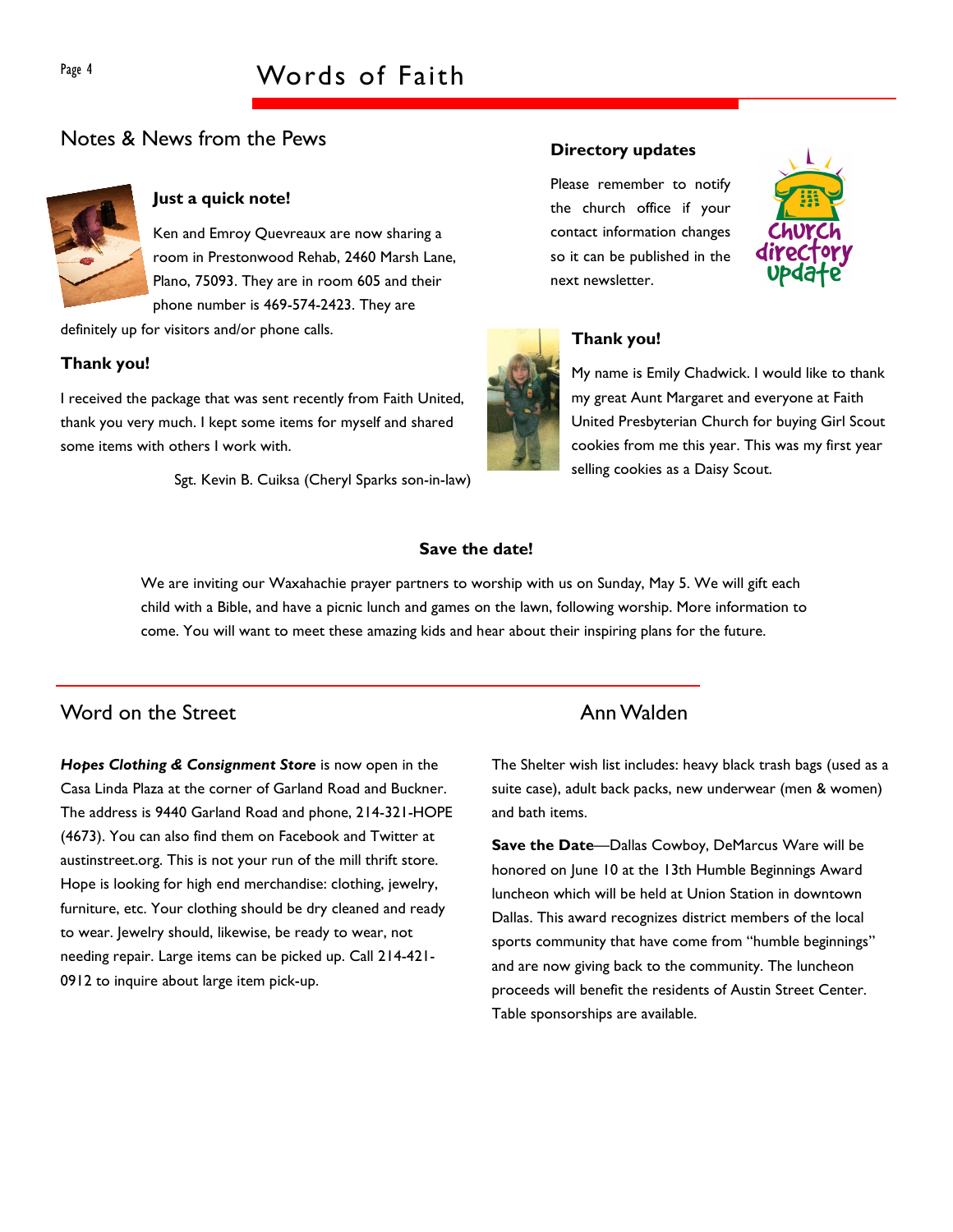### North Dallas Shared Ministries Lois Duell

NDSM served a record number of individuals and families this past year. In 2012, 67,327 people received assistance totaling \$2, 989,799. This is an 8.5% increase from 2011. The two areas showing

the biggest increase are the Friday Food Basket program for seniors and disabled persons (a 17% increase) and the Tax Assistance program (a 46% increase). At the end of this February, our volunteers had already filed 1185 tax returns for clients, so this looks to be another record-breaking year in this area.

Donations are always appreciated, either food, clothing (particularly men and children's), or money (checks can be made out to Faith United with NDSM on memo line and put in the offering plate or made out to NDSM and sent directly in the envelopes available). Volunteers are always needed, I hope you will consider giving of your time for several hours every

other week. This organization is almost completely volunteer– only  $2 \frac{1}{2}$  paid salaries, even the director refuses to take a salary. North Dallas Shared Ministries

#### North Dallas Shared Ministries Benefit

Friday, May 10, will be the date for our annual benefit. It will be held again at Holy Trinity Greek Orthodox Church. Greek Isles Grille and Taverna will provide a "Taste of the Mediterranean" menu. Entertainment will be Black Dirt Tango, a fullgrown Americana band that performs in the area. Rick Connor, of the old CatDaddies, and friends will also perform. There will not be a silent auction this year, but we will have an exciting raffle. Tickets will be \$40 and can be purchased on the NDSM website or by mail. Look for the signs at the church with full information. Hope to see you there.

# **Cabell Elementary Annual Elementary Annual Elementary Annual Elementary Annual Elementary Annual Elementary Annual Elementary Annual Elementary Annual Elementary Annual Elementary Annual Elementary Annual Elementary Annua**

Thank You to those who responded to Cabell's need for books. The librarian is overwhelmed with your generosity as they are in desperate need of new books for the library. Gently used books go into the classrooms who are in need. Cabell has grades pre-K through 5th.

We are needing more volunteers to work with these children. If you haven't been, you should take a walking tour through the building. You will be impressed with the children in the halls, their garden which has already produced vegetables, the art display on the walls, and the teachers who are glad to have you in the building.

Dr. JoAnne Hughes is the principal and sets the tone. Sandra Garcia is the counselor who coordinates the volunteers with the teachers.

Interested parties should contact Ann Walden if you have questions or want to get involved.

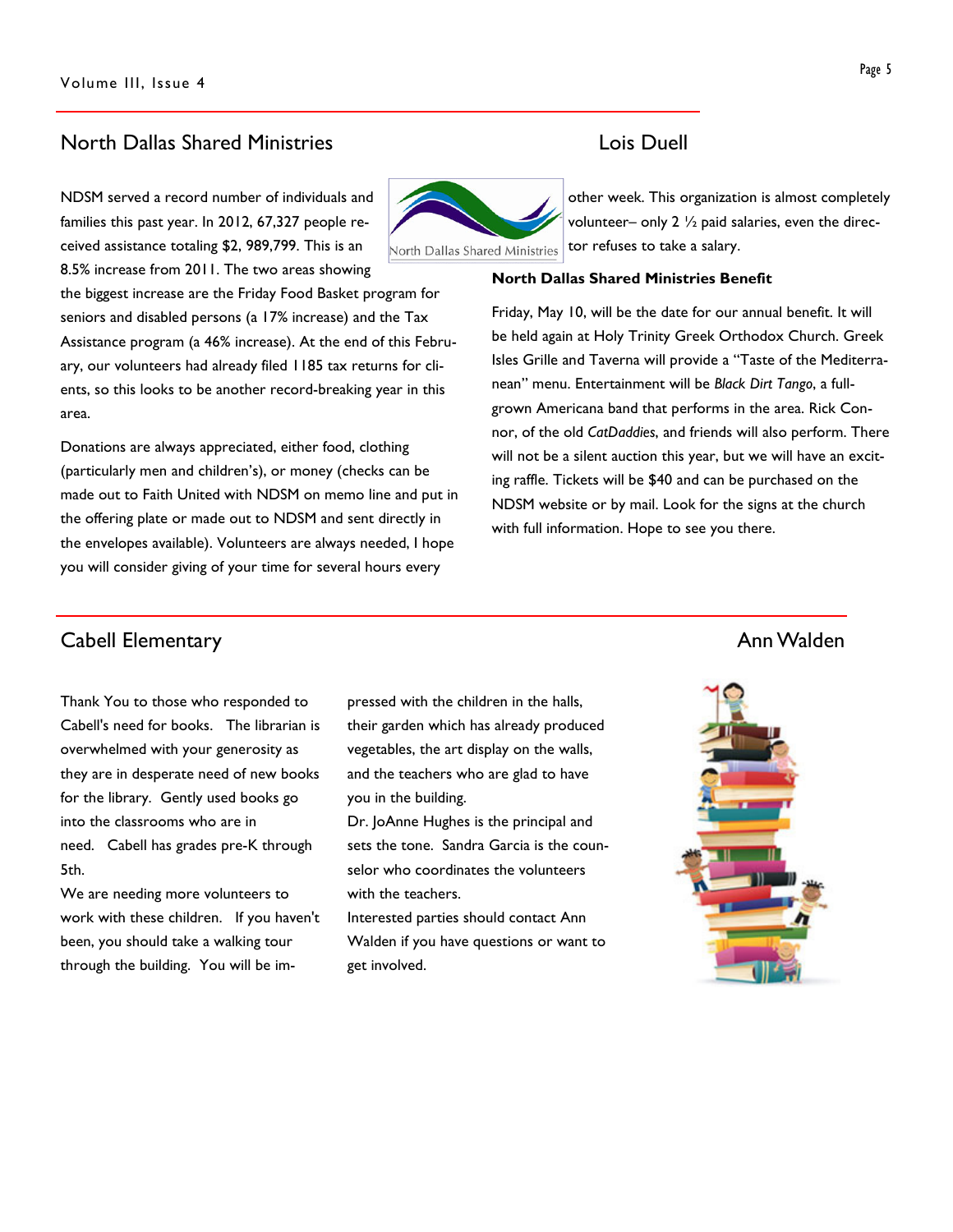# Page 6 Words of Faith

# Happy Birthday!

| April I        |                       | April II |                          |          | April 22             |  |  |
|----------------|-----------------------|----------|--------------------------|----------|----------------------|--|--|
|                | Phil Beaubien         | 楽        | Brenda Burkham           | 豢        | <b>Ruth Decker</b>   |  |  |
| <b>April 7</b> |                       | April 13 |                          | 豢        | Roberta Welther      |  |  |
|                | * Phoebe Higginbotham |          | Scarlett Silva           | 楽        | Floyd Coleman        |  |  |
| <b>April 9</b> |                       | April 14 |                          | April 24 |                      |  |  |
|                | Earl Blackney         | 楽        | Samuel Karp              | ₩.       | Jerry Swope          |  |  |
| 豢              | Dixie Howell          | April 16 |                          | April 26 |                      |  |  |
|                | Phyllis Gaudet        | 楽        | Sierra Faust Carradine   | 楽        | <b>Riley Toliver</b> |  |  |
| April 10       |                       | April 19 |                          |          |                      |  |  |
|                | Doug Sparks           | 楽        | <b>Richard Davenport</b> |          |                      |  |  |
|                |                       | 豢        | David Bell               |          |                      |  |  |

# Prayer Concerns

### Prayers for:

- Ann Bogle
- Harry Gordon
- Margaret Jones
- Käthe Kaschung
- Alan Swope
- Carol West
- Debbie Winters



Give ear, O Lord, to my prayer; listen to my cry of supplication. In the day of my trouble I call on you, for you will answer me.

Psalm 86:6-7

### Homebound/Rehab:

- ♥ Phil & Marilyn Beaubien
- David Daly
- Lois Davenport
- Harvey & Marian Garoutte
- ♥ Ruth Innes
- ♥ Henry Knight
- ♥ Earle & Marge Krause
- ♥ Roc & Clarice Mitchell
- ♥ Ken & Emroy Quevreaux
- ♥ Don Speigel
- Bennie Tillack
- Hugh McWhorter

Know of someone who is homebound & not on our list? Let us know, contact the church office.

#### Service Personnel:

- ♥ Logan Burkham
- ♥ SPC Albert Campos
- David Crossley
- ♥ SGT Kevin B. Cuiksa
- Marshall Dobbs
- ♥ MAJ Brian Gaddis
- **LT Ben Garoutte**
- ♥ Sr A Jaron Garoutte
- ♥ SPC Jason Jackson
- ♥ SPC Ryan Liggett
- ♥ SPC Chad Manis
- CPT Joshua Montero
- **Andrew Moore**
- **LT COL Thomas Pentecost**
- **SFC George Pittman**
- SFC Adam Reno
- Ronnie Rogers
- USAF CPT Andre Silva
- SPC David Wheat

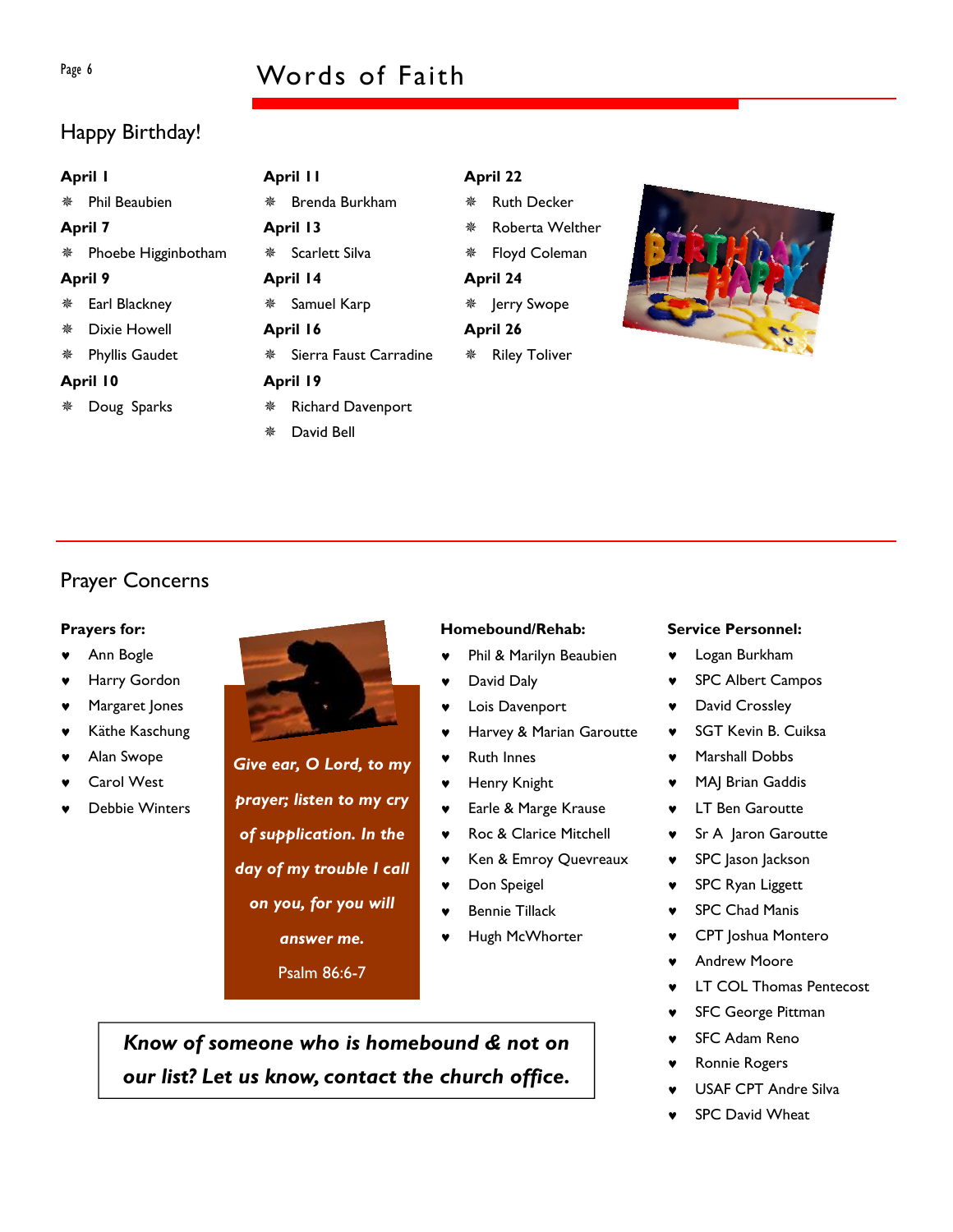# April 2013

| Sun                                                                                                                                                                                             | Mon                                                                                 | <b>Tue</b>                                                                                | <b>Wed</b>            | Thu                                                                                                                                                                                                                          | Fri | <b>Sat</b>                                                                                                                       |
|-------------------------------------------------------------------------------------------------------------------------------------------------------------------------------------------------|-------------------------------------------------------------------------------------|-------------------------------------------------------------------------------------------|-----------------------|------------------------------------------------------------------------------------------------------------------------------------------------------------------------------------------------------------------------------|-----|----------------------------------------------------------------------------------------------------------------------------------|
| 31<br>9:00 CSID Worship<br>9:00 FUPC Prayer Time<br>9:30 FUPC Sunday School<br>11:00 CSID Sunday School<br>11:00 FUPC Worship<br>11:00 Good Shepherd                                            | <b>Church Offices</b><br><b>Closed for</b><br><b>Easter Holiday</b><br>6:00 Shelter | 2<br>1:00 Starboard Stitchers<br>7:00 GA-Choir Room<br>7:00 OA-Fellowship Rm<br>7:00 PWCT | 3<br>7:00 FUPC Choir  | 4<br>6:30 GA-Choir Room<br>7:30 ABA Group-Rm 4                                                                                                                                                                               | 5   | 6<br>11:00 GA-Double Classroom<br>11:00 OA-Rm 4<br>2:30 CSID Choir-Sanctuary<br>6:00 CSID-Talent Night<br>Fellowship & Sanctuary |
| 7<br>9:00 CSID Worship<br>9:00 FUPC Prayer Time<br>9:30 FUPC Sunday School<br>11:00 CSID Sunday School<br>11:00 FUPC Worship<br>11:00 Good Shepherd<br>12:15 Pierce Reception                   | 8<br>7:00 Vocal Majority<br>Board Mtg.                                              | 9<br>10:30 PW Circle<br>7:00 GA-Choir Room<br>7:30 OA-Fellowship Rm                       | 10<br>7:00 FUPC Choir | $\mathbf{H}$<br>9:30 PW Circle<br>6:30 GA-Choir Room<br>7:30 ABA Group-Rm4                                                                                                                                                   | 2   | 3<br>11:00 GA-Double Classroom<br>11:00 OA-Fellowship Rm<br>2:30 CSID Choir-Sanctuary                                            |
| 4<br>9:00 CSID Worship<br>9:00 FUPC Prayer Time<br>9:30 FUPC Sunday School<br>10:15 FUPC Session<br>11:00 CSID Sunday School<br>11:00 FUPC Worship<br>11:00 Good Shepherd<br>12:30 FUPC Session | 15<br>6:15 LTCDS Staff                                                              | 16<br>7:00 GA-Choir Room<br>7:30 OA-Fellowship Rm                                         | 17<br>7:00 FUPC Choir | 8<br>6:30 GA-Choir Room<br>7:00 PW Circle<br>7:30 ABA Group-Rm4                                                                                                                                                              | 9   | 20<br>11:00 GA-Double Classroom<br>11:00 OA-Choir Room<br>2:30 CSID Choir-Sanctuary                                              |
| 21<br>9:00 CSID Worship<br>9:00 FUPC Prayer Time<br>9:30 FUPC Sunday School<br>11:00 CSID Sunday School<br>11:00 FUPC Worship<br>11:00 Good Shepherd                                            | 22                                                                                  | 23<br>7:00 GA-Choir Room<br>7:30 OA-Fellowship Rm                                         | 24<br>7:00 FUPC Choir | 25<br>6:30 GA-Choir Room<br>7:30 ABA Group-Rm4                                                                                                                                                                               | 26  | 27<br>11:00 GA-Double Classroom<br>11:00 OA-Fellowship Rm<br>2:30 CSID Choir-Sanctuary                                           |
| 28<br>9:00 CSID Worship<br>9:00 FUPC Prayer Time<br>9:30 FUPC Sunday School<br>11:00 CSID Sunday School<br>11:00 FUPC Worship<br>11:00 Good Shepherd                                            | 29                                                                                  | 30<br>7:00 GA-Choir Room<br>7:30 OA Fellowship Rm                                         | 7:00 FUPC Choir       | $\overline{2}$<br>6:30 GA-Choir Room<br>7:30 ABA Group-Rm 4                                                                                                                                                                  | 3   | 4<br>11:00 GA-Double Classroom<br>11:00 OA-Fellowship Rm<br>2:30 CSID Choir-Sanctuary                                            |
| 5<br>9:00 CSID Worship<br>9:00 FUPC Prayer Time<br>9:30 FUPC Sunday School<br>11:00 CSID Sunday School<br>11:00 FUPC Worship<br>11:00 Good Shepherd                                             | 6<br>6:00 Shelter                                                                   | 7<br>1:00 Starboard Stitchers<br>7:00 GA-Choir Room<br>7:00 PWCT<br>7:30 OA-Fellowship Rm | 8<br>7:00 FUPC Choir  | <b>Calendar Legend</b><br>G-21=Community Youth Group<br>GA=Gamblers Anonymous<br>ABA=Anorexic & Bulimics Anonymous<br><b>OA=Overeaters Anonymous</b><br>LTCDS = Little Treasures School<br>CSID=Church of South India Dallas |     | PWCT=Presbyterian Women Coordinating Team                                                                                        |

Please contact the church office with meetings, classes or events for the calendar to prevent conflicts.